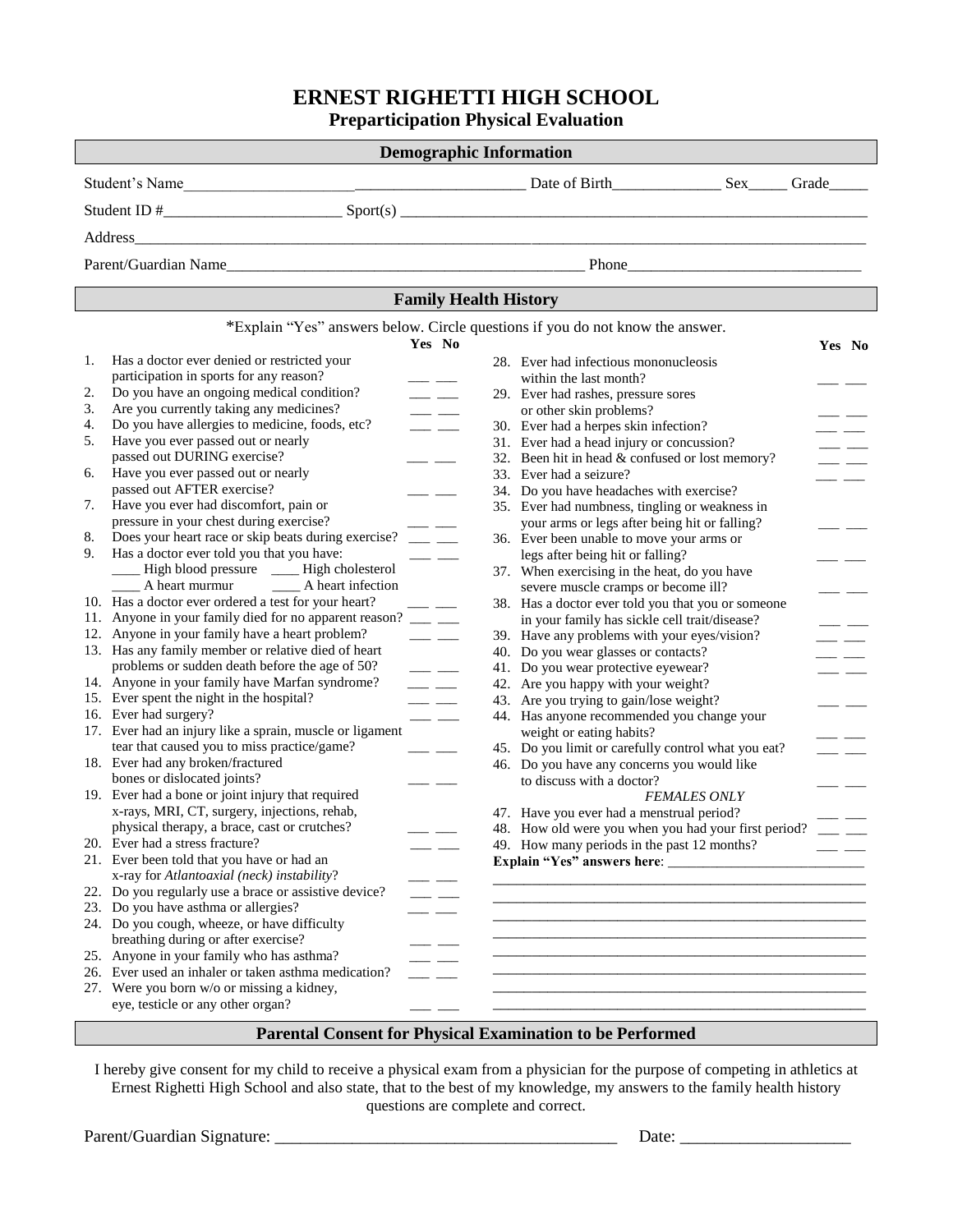### **PHYSICAL EXAMINATION**

| To be Completed by Physician |               |                          |           |  |  |  |
|------------------------------|---------------|--------------------------|-----------|--|--|--|
|                              | Date of Exam  |                          |           |  |  |  |
|                              |               |                          |           |  |  |  |
| <b>Medical</b>               | <b>Normal</b> | <b>Abnormal Findings</b> | Initials* |  |  |  |
| Appearance                   |               |                          |           |  |  |  |
| Eyes/Ears/Nose/Throat        |               |                          |           |  |  |  |
| Hearing                      |               |                          |           |  |  |  |
| Lymph Nodes                  |               |                          |           |  |  |  |
| Heart                        |               |                          |           |  |  |  |
| Lungs                        |               |                          |           |  |  |  |
| Abdomen                      |               |                          |           |  |  |  |
| Genitourinary (males only)** |               |                          |           |  |  |  |
| Skin                         |               |                          |           |  |  |  |
| <b>Musculoskeletal</b>       | <b>Normal</b> | <b>Abnormal Findings</b> | Initials* |  |  |  |
| <b>Neck</b>                  |               |                          |           |  |  |  |
| Back                         |               |                          |           |  |  |  |
| Shoulder/Arm                 |               |                          |           |  |  |  |
| Elbow/Forearm                |               |                          |           |  |  |  |
| Wrist/Hand                   |               |                          |           |  |  |  |
| Hip/Thigh                    |               |                          |           |  |  |  |
| Knee                         |               |                          |           |  |  |  |
| Leg/Ankle                    |               |                          |           |  |  |  |
| Foot/Toes                    |               |                          |           |  |  |  |

\*For station-based exams only

\*\*Having a third party present is recommended for the genitourinary exam

#### **Medical Clearance**

\_\_\_\_\_\_\_\_\_\_\_\_\_\_\_\_\_\_\_\_\_\_\_\_\_\_\_\_\_\_\_\_\_\_\_\_\_\_\_\_\_\_\_\_\_\_\_\_\_\_\_\_\_\_\_\_\_\_\_\_\_\_\_\_\_\_\_\_\_\_\_\_\_\_\_\_\_\_\_\_\_\_\_\_\_\_\_\_\_\_\_\_\_

 $\mathcal{L} = \{ \mathcal{L} = \{ \mathcal{L} \mid \mathcal{L} = \{ \mathcal{L} \mid \mathcal{L} = \{ \mathcal{L} \mid \mathcal{L} = \{ \mathcal{L} \mid \mathcal{L} = \{ \mathcal{L} \mid \mathcal{L} = \{ \mathcal{L} \mid \mathcal{L} = \{ \mathcal{L} \mid \mathcal{L} = \{ \mathcal{L} \mid \mathcal{L} = \{ \mathcal{L} \mid \mathcal{L} = \{ \mathcal{L} \mid \mathcal{L} = \{ \mathcal{L} \mid \mathcal{L} = \{ \mathcal{L} \mid \mathcal{L} =$ 

| $\Box$ Cleared without restriction |  |
|------------------------------------|--|
|------------------------------------|--|

 $\square$  Cleared with recommendations:  $\qquad \qquad \square$ 

□ Not Cleared

 $\Box$  For all sports

 Certain sports \_\_\_\_\_\_\_\_\_\_\_\_\_\_\_\_\_\_\_\_\_\_\_\_\_\_\_\_\_\_\_\_\_\_\_\_\_\_\_\_\_\_\_\_\_\_\_\_\_\_\_\_\_\_\_\_\_\_\_\_\_\_\_\_\_\_\_\_\_\_\_ Reason: \_\_\_\_\_\_\_\_\_\_\_\_\_\_\_\_\_\_\_\_\_\_\_\_\_\_\_\_\_\_\_\_\_\_\_\_\_\_\_\_\_\_\_\_\_\_\_\_\_\_\_\_\_\_\_\_\_\_\_\_\_\_\_\_\_\_\_\_\_\_\_\_\_\_\_\_\_\_\_

I certify that I have on this date examined this student and that, on the basis of my examination requested by the school authorities and the student's medical history as furnished to me, I have found no reason which would make it inadvisable for this student to compete in supervised athletic activities. (Note exceptions above)

Name of physician (print/type) \_\_\_\_\_\_\_\_\_\_\_\_\_\_\_\_\_\_\_\_\_\_\_\_\_\_\_\_\_\_\_\_\_\_\_\_\_\_\_\_\_\_\_\_\_\_ Date\_\_\_\_\_\_\_\_\_\_\_\_\_\_\_\_

Signature of physician \_\_\_\_\_\_\_\_\_\_\_\_\_\_\_\_\_\_\_\_\_\_\_\_\_\_\_\_\_\_\_\_\_\_\_\_\_\_\_\_\_\_\_\_\_\_\_\_\_\_\_\_\_, MD or DO (circle one)